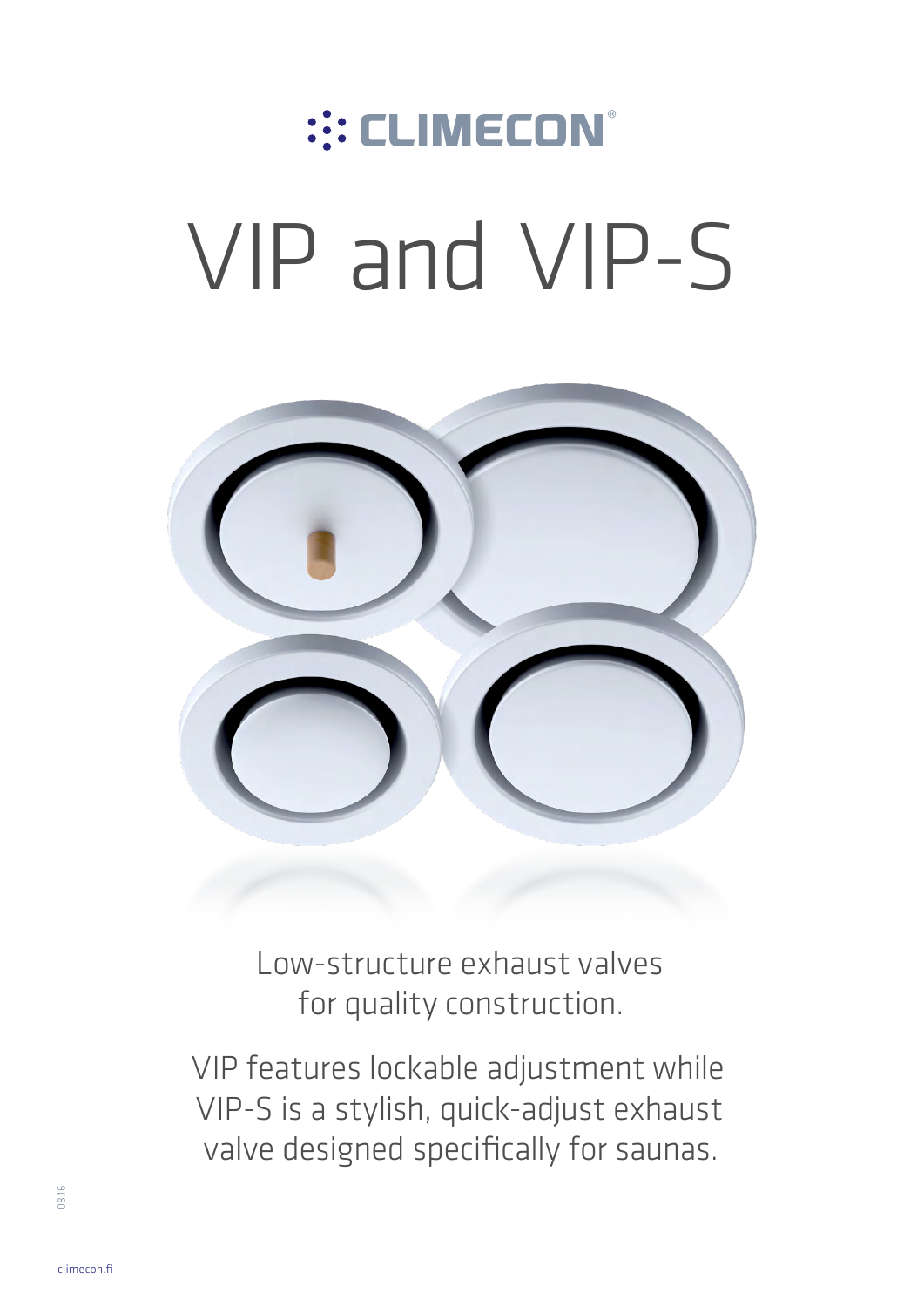# ::: CLIMECON®

# VIP/VIP-S

The stylish VIP and VIP-S exhaust valves are designed to complement home interiors. Both feature lockable adjustment.

VIP-S is an exhaust valve designed specifically for saunas and features optional linear adjustment. VIP-S has extremely low structural design and has a modern, stylish adjustment knob made of wood, which makes it blend in perfectly with the wall and ceiling surfaces of most saunas.

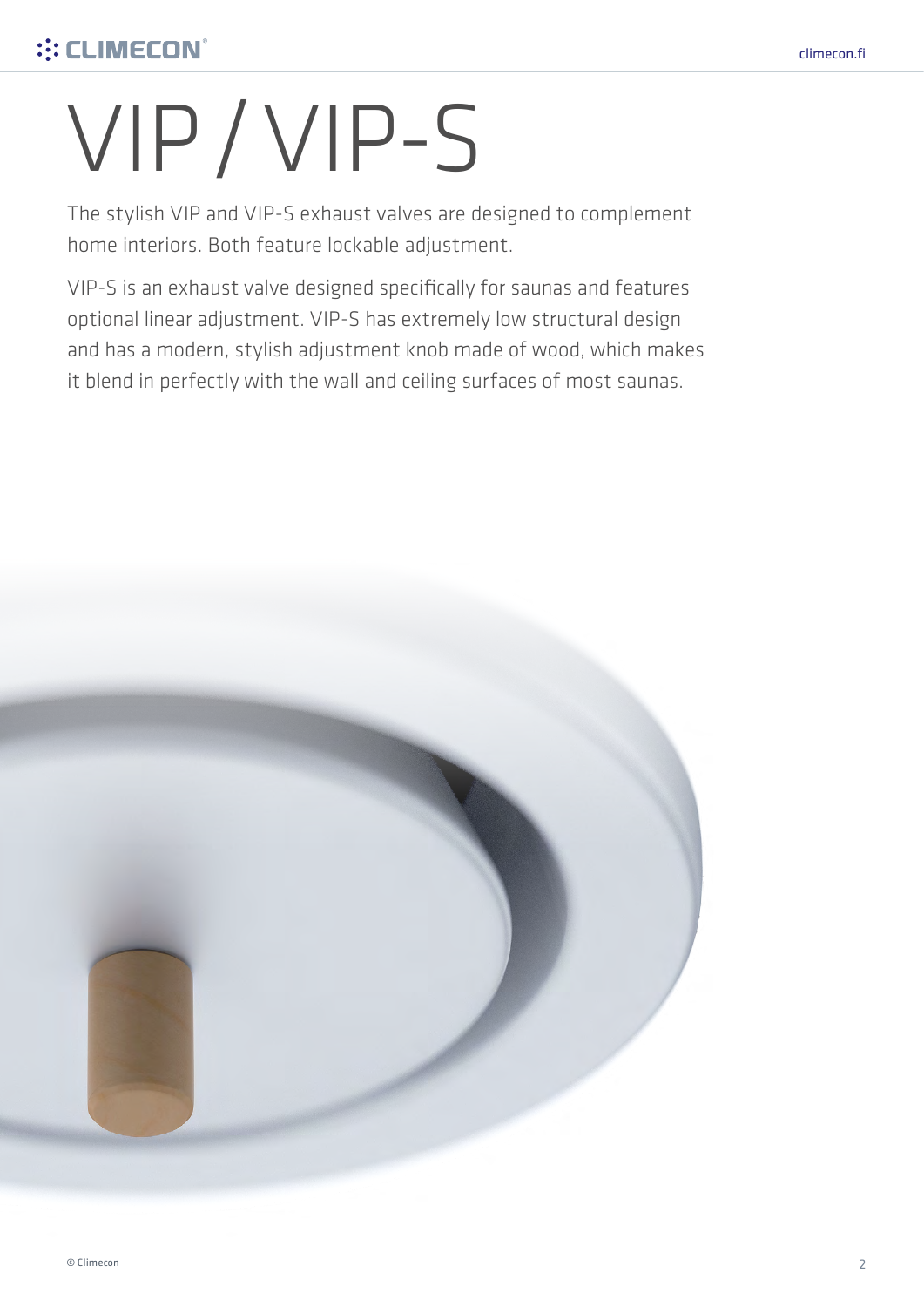# Exhaust valves VIP and VIP-S

The low-structure exhaust valves VIP and VIP-S are delivered in protective individual packages, including a collar joint with a gasket.

VIP is available in sizes Ø100 –160, and VIP-S in sizes Ø100 and 125.

The standard colour of both products is RAL 9016. Steel grey RAL 9023+9007 available on request.

## Quick guide

#### Size

| VIP-100 and VIP-100S | $5 - 20$ $1/s$ |
|----------------------|----------------|
| VIP-125 and VIP-1255 | $5 - 40$ I/s   |
| $VIP-160$            | $20 - 60$ I/s  |
| $30dB(A) < DP 60$ Pa |                |



## Dimensions VIP and VIP-S



|                 | nom. Ød | ØΑ  | ØC   | kg  |
|-----------------|---------|-----|------|-----|
| <b>VIP-100</b>  | 100     | 140 | 115  | 0.4 |
| <b>VIP-125</b>  | 125     | 165 | 14 N | 0.5 |
| <b>VIP-160</b>  | 160     | 200 | 175  | 0.7 |
| <b>VIP-100S</b> | 100     | 140 | 115  | 0.4 |
| <b>VIP-125S</b> | 125     | 165 | 140  | 0.5 |